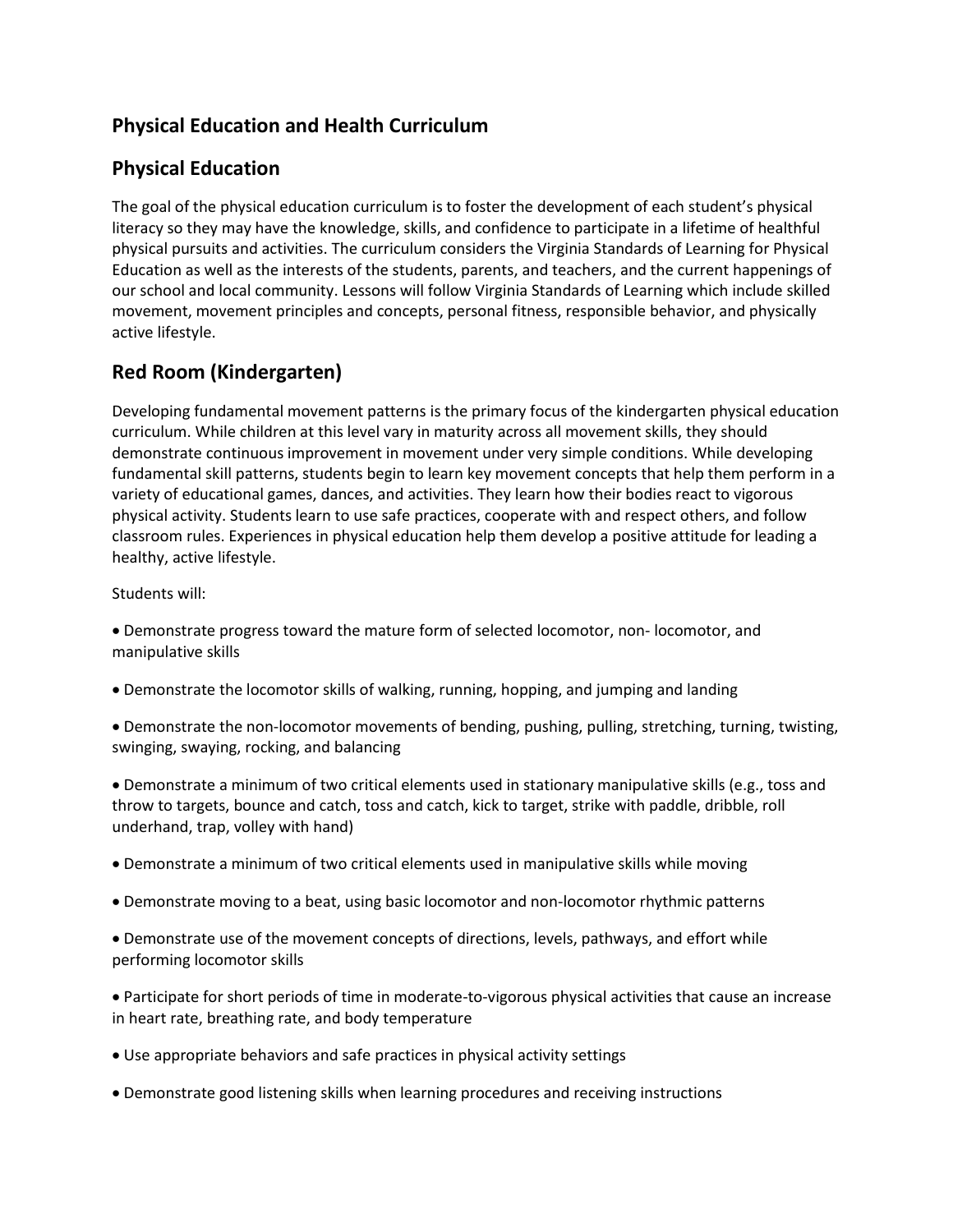- Demonstrate ability to share and be cooperative and safe with others
- Demonstrate an understanding of general and personal space
- Participate in regular physical activity
- Explain why physical activity is good for health

### **Orange Room (1st Grade)**

Students in grade one begin to refine locomotor skills and further develop fundamental non-locomotor and manipulative skills in educational games, dance, and activities. They continue to develop understanding of key concepts and principles and to link these concepts and principles to their movement. Students relate participation in vigorous physical activity to changes in the body, to enjoyment, and to improving their health and wellness. They further their understanding of the importance of physical activity in their lives. As students increase their understanding of movement, they gain a deeper understanding of how the body moves. Students continue to develop socially as they work safely alone and in a group. The natural enjoyment of physical activity will be reinforced and complemented by a variety of educational game, dance, and activities in which students learn and are successful.

Students will (along with previous goals):

• Demonstrate the correct critical elements (small, isolated parts of the whole skill or movement) of locomotor, non-locomotor, and manipulative skills

• Demonstrate critical elements used in the locomotor skills of walking, running, hopping, jumping and landing, galloping, leaping, skipping, and sliding

• Demonstrate critical elements used in non-locomotor skills (e.g., bending, pushing, pulling, stretching, turning, twisting, swinging, swaying, rocking, balancing, and rolling)

• Demonstrate a minimum of two critical elements used in manipulative skills performed alone (e.g., toss and catch, dribble with hand in general space, dribble with foot, kick and strike with hand or equipment, throw underhand, and volley)

• Demonstrate at least two critical elements for the manipulative skills of catching, throwing underhand, striking, dribbling, and kicking while moving

• Demonstrate simple educational gymnastic sequences that contain a variety of balance, roll, transfer of weight, and flight

• Demonstrate moving to a rhythm by keeping time to a simple beat, using a variety of locomotor and non-locomotor skills

• Demonstrate improvement in locomotor, non-locomotor, and manipulative skills while applying the movement concepts

• Demonstrate pathways, levels, tempo (speed), force, directions, and relationships when performing locomotor skills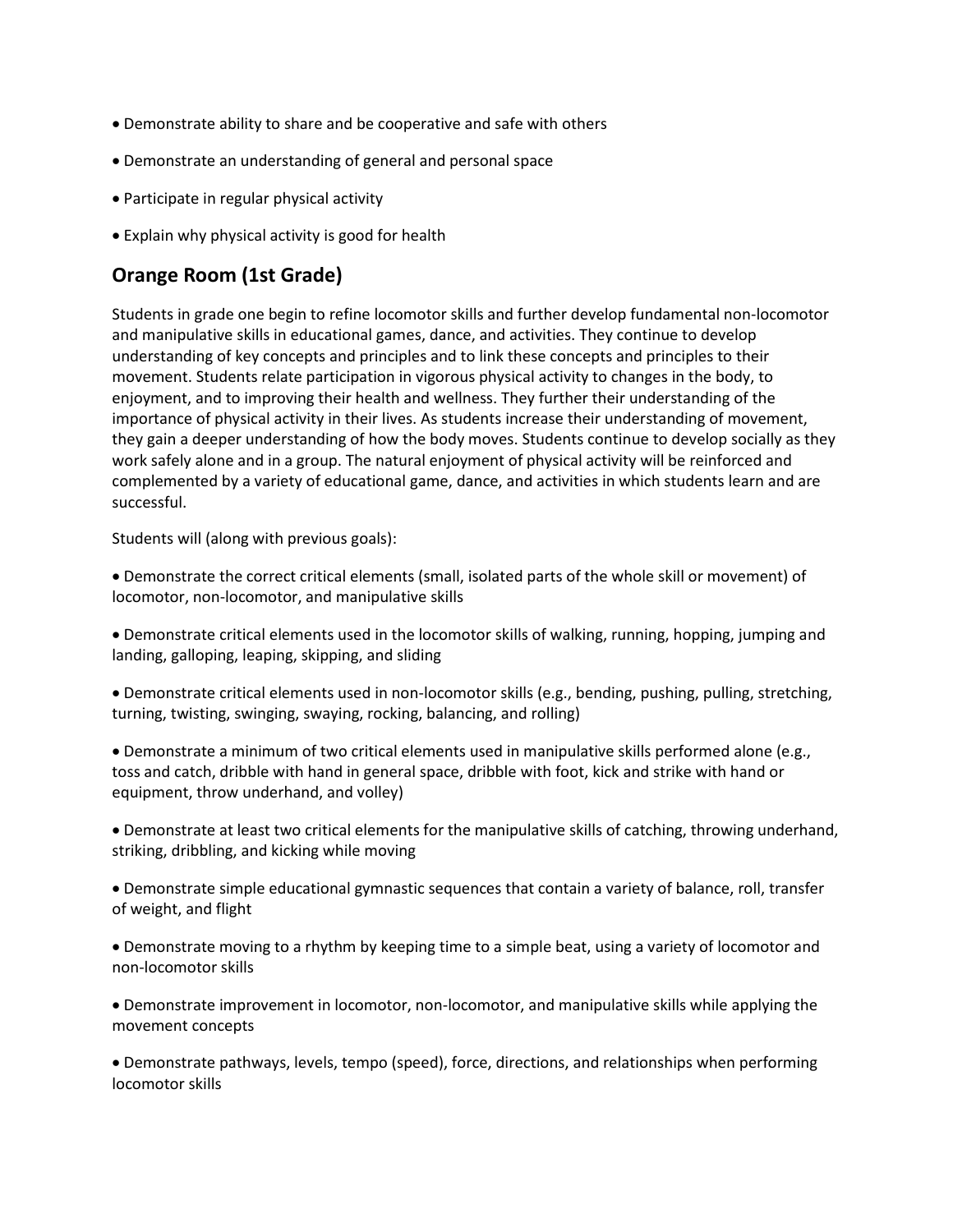- Demonstrate tempo (speed), levels, and flow when performing non-locomotor skills
- Demonstrate force, levels, and direction when performing manipulative skills

• Participate regularly in moderate-to-vigorous physical activities that cause increased heart and breathing rates

• Identify changes in the body that occur during moderate-to-vigorous physical activity

• Demonstrate, with little or no adult intervention, safe and cooperative behaviors in physical activity settings

- Work cooperatively with peers for short periods of time
- Incorporate safety rules learned in physical education
- Participate regularly in physical activities that require physical exertion and skill

#### **Yellow Room (2nd Grade)**

Students in second grade begin their progression toward locomotor skill patterns. They vary movement patterns and begin to combine skills in educational game, dance, and activities. Progress is apparent in skill development and in understanding key elements of fundamental movement skills, including understanding movement concepts, health-related fitness concepts, and the benefits of physical activity. Students work cooperatively and responsibly in groups and are capable of resolving conflicts. They participate in physical activities at school and identify opportunities to participate in regular physical activity outside of school.

Students will (along with previous goals):

• Demonstrate correct critical elements (small, isolated parts of the whole skill or movement) of locomotor, non-locomotor, and manipulative skills.

• Demonstrate individually and with a partner the manipulative skills of throwing, catching, kicking, striking, volleying, and dribbling

• Demonstrate educational gymnastic sequences, including balance, roll, transfer of weight, and flight

• Demonstrate moving to a rhythm by combining locomotor and non-locomotor skills to perform basic educational folk and creative dance sequences

• Apply the basic movement concepts to change performance of locomotor, non-locomotor, and manipulative skills

• Use the concept of relationships (e.g., over, under, around, in front of, behind, and through) in dynamic movement situations

• Use the concepts of spatial awareness (e.g., location, directions, levels), and effort (time, force, flow) in static and dynamic movement situations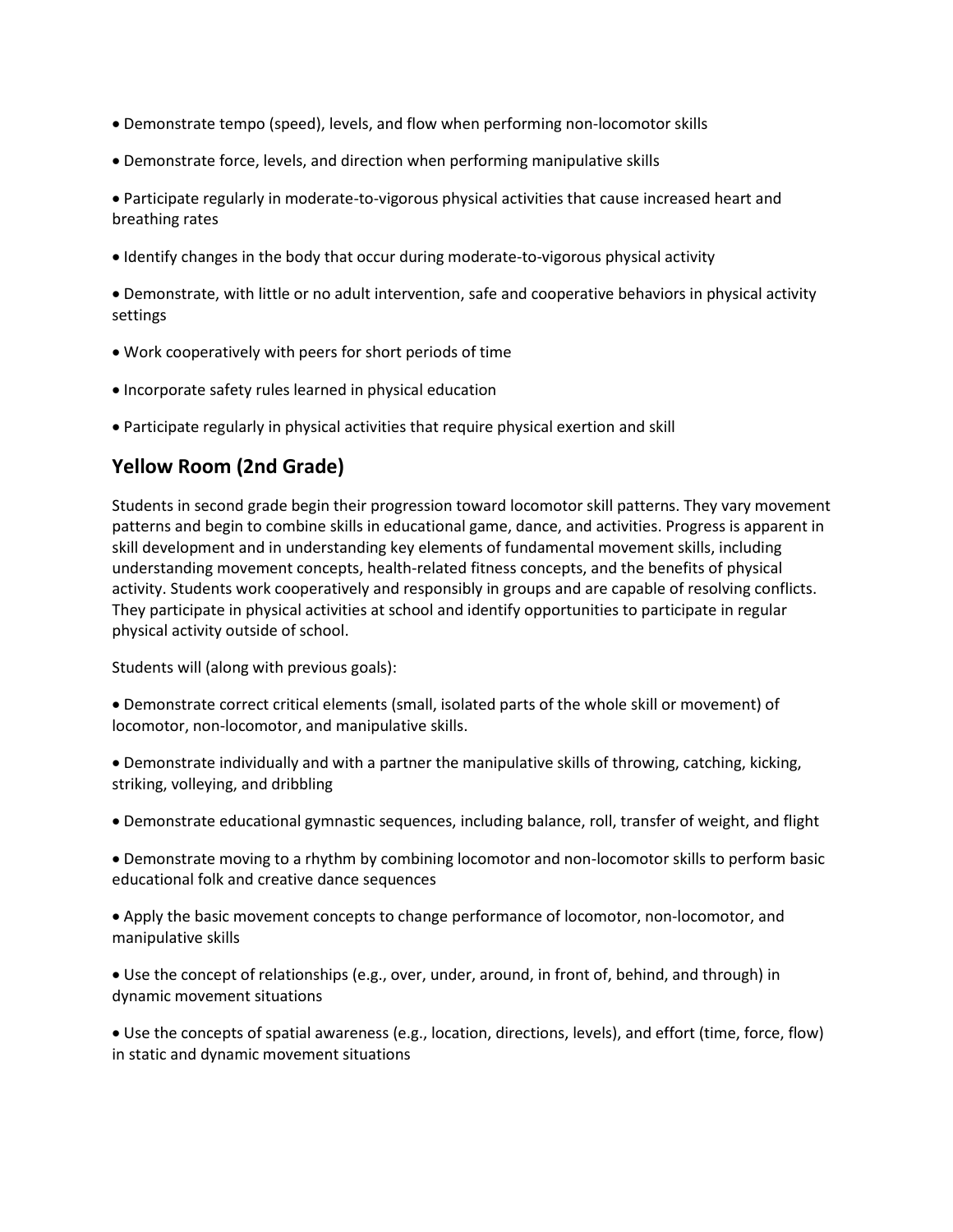• Identify and participate in physical activities that promote aerobic capacity, muscular strength, endurance, and flexibility

- Identify that physical fitness is the ability to work and play with energy to spare
- Name and locate the large muscle groups
- Demonstrate activities that utilize specific muscle groups.
- Exhibit, in physical activity settings, cooperative, respectful, and safe behaviors
- Identify opportunities to participate in regular physical activity outside of school

# **Green Room (3rd Grade)**

Skill development remains a central focus for students in grade three. Students refine, vary, and combine skills in complex situations and demonstrate more proficient movement patterns in educational game, dance, and activities. Students identify critical elements (small, isolated parts of the whole skill or movement) and apply them in their movement. They develop fitness knowledge and can relate regular physical activity to health benefits. They know safe practices, rules, and procedures and apply them with little or no reinforcement. Students will work cooperatively with peers and understand that there are many differences in movement skill and ability levels among members of their class.

Students will (along with previous goals):

- Apply locomotor, non-locomotor, and manipulative skills in increasingly complex movement activities
- Demonstrate most of the critical elements (small, isolated parts of the whole skill or movement) for manipulative skills (e.g., throw and catch a variety of objects, kick to stationary and moving partners/objects, dribble with dominant hand/foot, pass a ball to a moving partner)
- Use manipulative skills in movement combinations (e.g., perform manipulative tasks while dodging and moving in different pathways; catch a rolled ball while moving, and throw it back to a partner)
- Demonstrate moving to a rhythm (e.g., perform simple dances in various formations, develop and refine a creative educational dance sequence)
- Apply movement principles in increasingly complex movement activities
- Apply the concept of relationships while moving in space and using non-locomotor and manipulative skills
- Apply the principles of relationships when working with a partner while moving (e.g., passing a ball in front of a moving partner)
- Engage in a variety of moderate and vigorous physical activities and describe how and why the body responds to the activities (e.g., physiological changes such as sweating, increased heart rate, increased respiration)
- Demonstrate an understanding of the purpose for rules, procedures, etiquette, and respectful behaviors while in various physical activity settings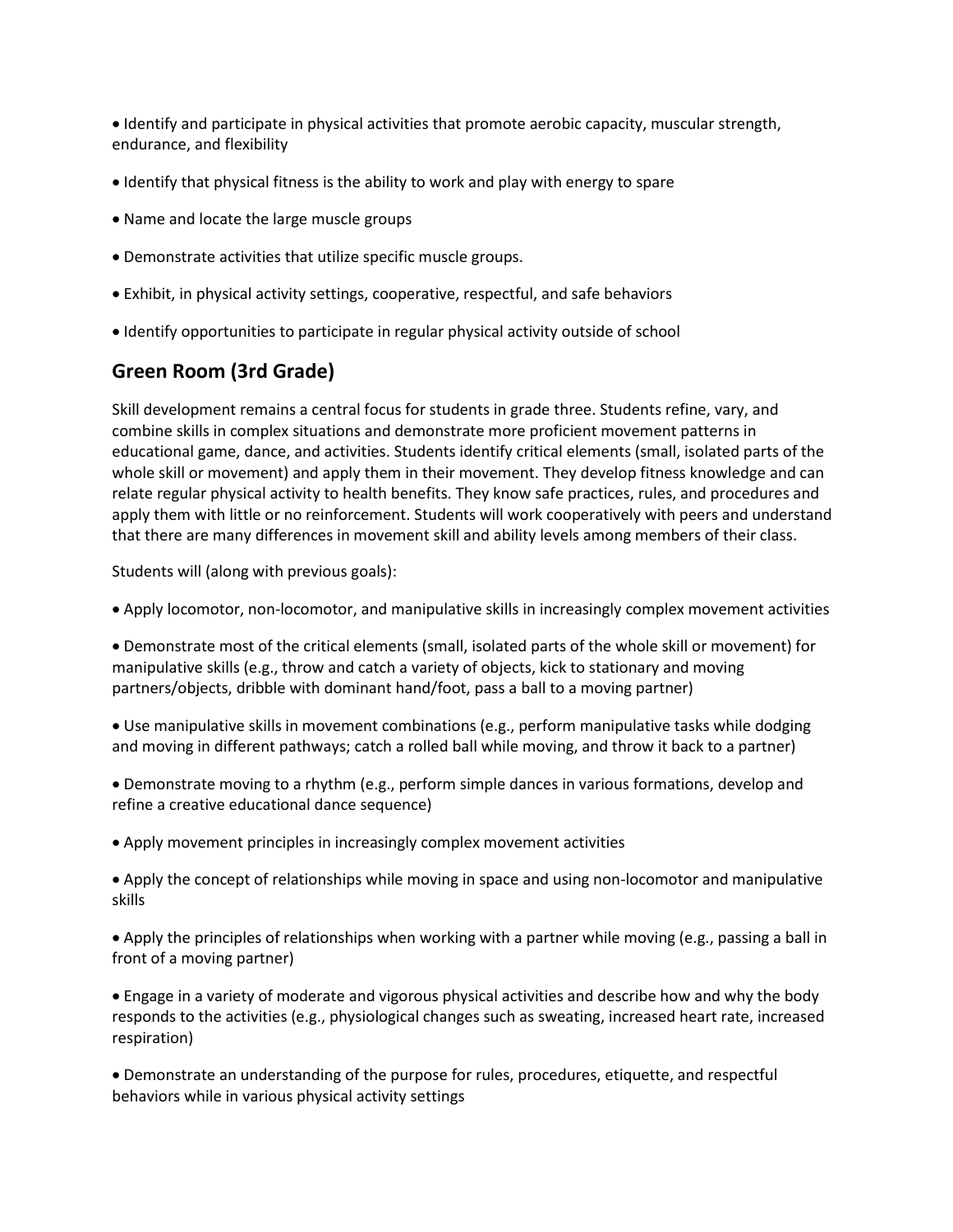- Demonstrate independence and good use of time while engaging in physical activity
- Provide input into establishing rules and guidelines for behavior in physical activity settings
- Work cooperatively with peers
- Identify and participate regularly in physical activities to improve skills and personal health

• Select and participate in physical activities during unscheduled times at home, at school, or in the community

• Identify one physical activity that he/she participates in regularly for fitness, enjoyment, and/or social interaction

# **Turquoise Room (4th Grade)**

Students continue to work to acquire the knowledge, processes, skills, and confidence needed to make healthy decisions and engage in meaningful physical activity both in the present and for a lifetime. 4<sup>th</sup> graders will demonstrate competence in motor skills and movement patterns needed to perform a variety of physical activities. Students will have movement experiences that build competent and confident movers through acquisition, performance, and refinement of movement skills in a variety of developmental, tactical, and cooperative activities. Students will establish basic musculoskeletal vocabulary and use simple concepts as they develop their movements. Students continue to work collaboratively with others and form a more solid understanding of their own physical fitness goals and improvements while enjoying the fun aspects of physical movement in a cooperative environment.

Students will (along with previous goals):

• Acquire, apply, and evaluate movement concepts and strategies to respond confidently, competently, and creatively in a variety of physical activity settings

• Access, evaluate, and synthesize health-related information to protect, enhance, and advocate for health, well-being, safety, and participation in physical activity at school as well as at home and throughout life

• Enjoy and engage in regular movement-based learning experiences and understand and appreciate their significance to personal, social, cultural, and environmental health practices and outcomes both at school and away from school

• Apply knowledge of the structures and functions of the body and how they relate to and are affected by human movement to learning and developing motor skills and specialized movement forms

# **Blue Room (5th Grade):**

Students in grade five apply movement principles and concepts and knowledge of anatomical structures and functions to enhance their movement performance, personal fitness, game strategies, and tactics. They develop proficiency in physical activities. Students demonstrate specialized skills alone, with a partner, or in a small group. They access and use resources to plan and improve personal fitness as they exhibit a physically active lifestyle. Students continue to develop responsible personal and social